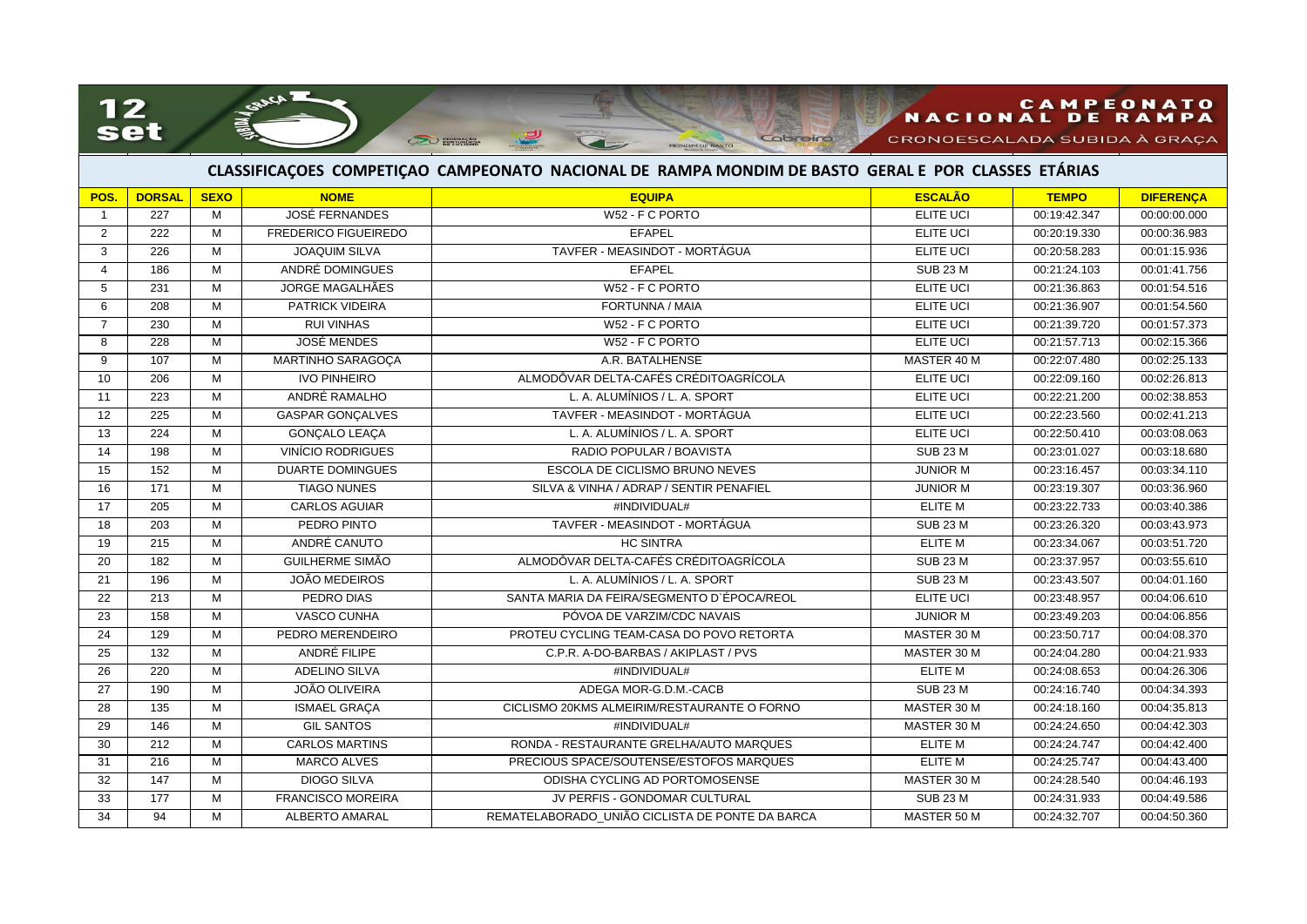| 35              | 199              | M              | <b>VASCO SILVA</b>      | RETELEC - ALCA. TEAM CYCLING GALICIA                       | <b>SUB 23 M</b> | 00:24:51.253 | 00:05:08.906 |
|-----------------|------------------|----------------|-------------------------|------------------------------------------------------------|-----------------|--------------|--------------|
| 36              | 101              | M              | <b>CARLOS SOARES</b>    | SAERTEX PORTUGAL / EDAETECH                                | MASTER 50 M     | 00:24:55.343 | 00:05:12.996 |
| 37              | 183              | M              | HENRIQUE GUIMARÃES      | JV PERFIS - GONDOMAR CULTURAL                              | <b>SUB 23 M</b> | 00:24:56.670 | 00:05:14.323 |
| 38              | 137              | M              | <b>FÁBIO ABREU</b>      | PROTEU CYCLING TEAM-CASA DO POVO RETORTA                   | MASTER 30 M     | 00:25:01.290 | 00:05:18.943 |
| 39              | 193              | M              | TOMÁS MARTINS           | BICICLETAS RODRIGUEZ EXTREMADURA                           | <b>SUB 23 M</b> | 00:25:03.957 | 00:05:21.610 |
| 40              | 162              | M              | PEDRO PINTO             | LANDEIRO KTM MATIAS& ARAÚJO FRULACT                        | <b>JUNIOR M</b> | 00:25:04.490 | 00:05:22.143 |
| 41              | 122              | $\overline{M}$ | <b>BRUNO SANTOS</b>     | ROMPE TRILHOS / AJPCAR                                     | MASTER 40 M     | 00:25:04.657 | 00:05:22.310 |
| 42              | 155              | M              | RAFAEL BARBAS           | LANDEIRO KTM MATIAS& ARAÚJO FRULACT                        | <b>JUNIOR M</b> | 00:25:06.990 | 00:05:24.643 |
| 43              | 154              | M              | <b>GONÇALO ESTRELA</b>  | ACD MILHARADO/DRIVEONHOLIDAYS/MAFRA                        | <b>JUNIOR M</b> | 00:25:08.693 | 00:05:26.346 |
| 44              | 148              | M              | <b>JOSÉ PACHECO</b>     | <b>SPAC BTT</b>                                            | MASTER 30 M     | 00:25:08.910 | 00:05:26.563 |
| 45              | 185              | M              | <b>TIAGO LEAL</b>       | SICASAL - MITICAR - TORRES VEDRAS                          | <b>SUB 23 M</b> | 00:25:10.343 | 00:05:27.996 |
| 46              | 197              | M              | ALEXANDRE GONÇALVES     | MARRAZES / GUI / BREJINHO / BIKEZONE-LEIRIA                | <b>SUB 23 M</b> | 00:25:11.533 | 00:05:29.186 |
| 47              | 140              | M              | ANDRÉ DIAS              | #INDIVIDUAL#                                               | MASTER 30 M     | 00:25:14.223 | 00:05:31.876 |
| 48              | 95               | M              | ORLANDO CASTRO          | SAERTEX PORTUGAL / EDAETECH                                | MASTER 50 M     | 00:25:15.270 | 00:05:32.923 |
| 49              | 170              | M              | <b>DIOGO DIAS</b>       | ACADEMIA JOAQUIM AGOSTINHO / CYR/UDO                       | <b>JUNIOR M</b> | 00:25:20.480 | 00:05:38.133 |
| 50              | 133              | M              | <b>IGOR ALVES</b>       | PROTEU CYCLING TEAM-CASA DO POVO RETORTA                   | MASTER 30 M     | 00:25:20.763 | 00:05:38.416 |
| 51              | 126              | $\overline{M}$ | <b>HUMBERTO PEREIRA</b> | PRECIOUS SPACE/SOUTENSE/ESTOFOS MARQUES                    | MASTER 40 M     | 00:25:25.417 | 00:05:43.070 |
| 52              | $\overline{153}$ | M              | <b>DANIEL JORGE</b>     | ACADEMIA JOAQUIM AGOSTINHO / CYR/UDO                       | <b>JUNIOR M</b> | 00:25:26.893 | 00:05:44.546 |
| 53              | 217              | M              | RICARDO SEQUEIRA        | #INDIVIDUAL#                                               | <b>ELITE M</b>  | 00:25:31.643 | 00:05:49.296 |
| 54              | 125              | M              | ANTÓNIO PINTO           | <b>SPAC BTT</b>                                            | MASTER 40 M     | 00:25:34.727 | 00:05:52.380 |
| 55              | 175              | $\overline{M}$ | <b>JOSÉ MENDES</b>      | ACADEMIA CICLISMO DE PAREDES                               | <b>JUNIOR M</b> | 00:25:36.460 | 00:05:54.113 |
| 56              | 179              | M              | PEDRO LOPES             | SICASAL - MITICAR - TORRES VEDRAS                          | <b>SUB 23 M</b> | 00:25:37.590 | 00:05:55.243 |
| $\overline{57}$ | 121              | $\overline{M}$ | <b>JOSÉ AMORIM</b>      | REMATELABORADO UNIÃO CICLISTA DE PONTE DA BARCA            | MASTER 40 M     | 00:25:39.027 | 00:05:56.680 |
| 58              | 105              | M              | <b>CARLOS MARTINS</b>   | SKODA IRMÃOS LEITE/ TOURENCINHO                            | MASTER 50 M     | 00:25:47.967 | 00:06:05.620 |
| 59              | 201              | M              | <b>HENRIQUE PEREIRA</b> | FORTUNNA / MAIA                                            | <b>SUB 23 M</b> | 00:25:55.597 | 00:06:13.250 |
| 60              | 102              | M              | PEDRO CARDOSO           | #INDIVIDUAL#                                               | MASTER 50 M     | 00:26:00.977 | 00:06:18.630 |
| 61              | 165              | M              | <b>RUI CARNEIRO</b>     | LANDEIRO KTM MATIAS& ARAÚJO FRULACT                        | <b>JUNIOR M</b> | 00:26:05.287 | 00:06:22.940 |
| 62              | 123              | M              | <b>CARLOS BORGES</b>    | SKODA IRMÃOS LEITE/ TOURENCINHO                            | MASTER 40 M     | 00:26:11.790 | 00:06:29.443 |
| 63              | 214              | M              | ANDRÉ MELO              | #INDIVIDUAL#                                               | ELITE M         | 00:26:14.710 | 00:06:32.363 |
| 64              | 178              | M              | <b>ALEXANDRE ALVES</b>  | ADEGA MOR-G.D.M.-CACB                                      | <b>SUB 23 M</b> | 00:26:16.717 | 00:06:34.370 |
| 65              | 113              | $\overline{M}$ | LUÍS LAMEIRA            | SKODA IRMÃOS LEITE/ TOURENCINHO                            | MASTER 40 M     | 00:26:18.710 | 00:06:36.363 |
| 66              | 188              | M              | PEDRO REBELO            | BELMIRA CRUZ - CENTRO CICLISMO PORTIMÃO - MIRACHORO HOTELS | <b>SUB 23 M</b> | 00:26:19.390 | 00:06:37.043 |
| 67              | 202              | M              | JOÃO ANTÓNIO            | SANTA MARIA DA FEIRA/SEGMENTO D'ÉPOCA/REOL                 | <b>SUB 23 M</b> | 00:26:19.650 | 00:06:37.303 |
| 68              | 116              | M              | MARCO COELHO            | CYCLING TEAM CR O GRANDOLENSE                              | MASTER 40 M     | 00:26:21.367 | 00:06:39.020 |
| 69              | 139              | M              | <b>CRISTIANO SOUSA</b>  | RONDA - RESTAURANTE GRELHA/AUTO MARQUES                    | MASTER 30 M     | 00:26:28.240 | 00:06:45.893 |
| 70              | 92               | M              | LUÍS GOMES              | CYCLING TEAM CR O GRANDOLENSE                              | MASTER 50 M     | 00:26:29.817 | 00:06:47.470 |
| 71              | 130              | $\overline{M}$ | <b>NELSON PINTO</b>     | BELMIRA CRUZ - CENTRO CICLISMO PORTIMÃO - MIRACHORO HOTELS | MASTER 30 M     | 00:26:32.450 | 00:06:50.103 |
| 72              | 120              | M              | ABÍLIO FREITAS          | PROTEU CYCLING TEAM-CASA DO POVO RETORTA                   | MASTER 40 M     | 00:26:47.247 | 00:07:04.900 |
| 73              | 109              | M              | ANTÓNIO MAGALHÃES       | BTT BRAGUINHAS/ PADIM DA GRAÇA                             | MASTER 40 M     | 00:26:49.320 | 00:07:06.973 |
| 74              | 128              | M              | <b>RENATO CORREIA</b>   | #INDIVIDUAL#                                               | MASTER 40 M     | 00:26:51.450 | 00:07:09.103 |
| 75              | 189              | $\overline{M}$ | <b>TIAGO FERREIRA</b>   | JV PERFIS - GONDOMAR CULTURAL                              | <b>SUB 23 M</b> | 00:26:55.520 | 00:07:13.173 |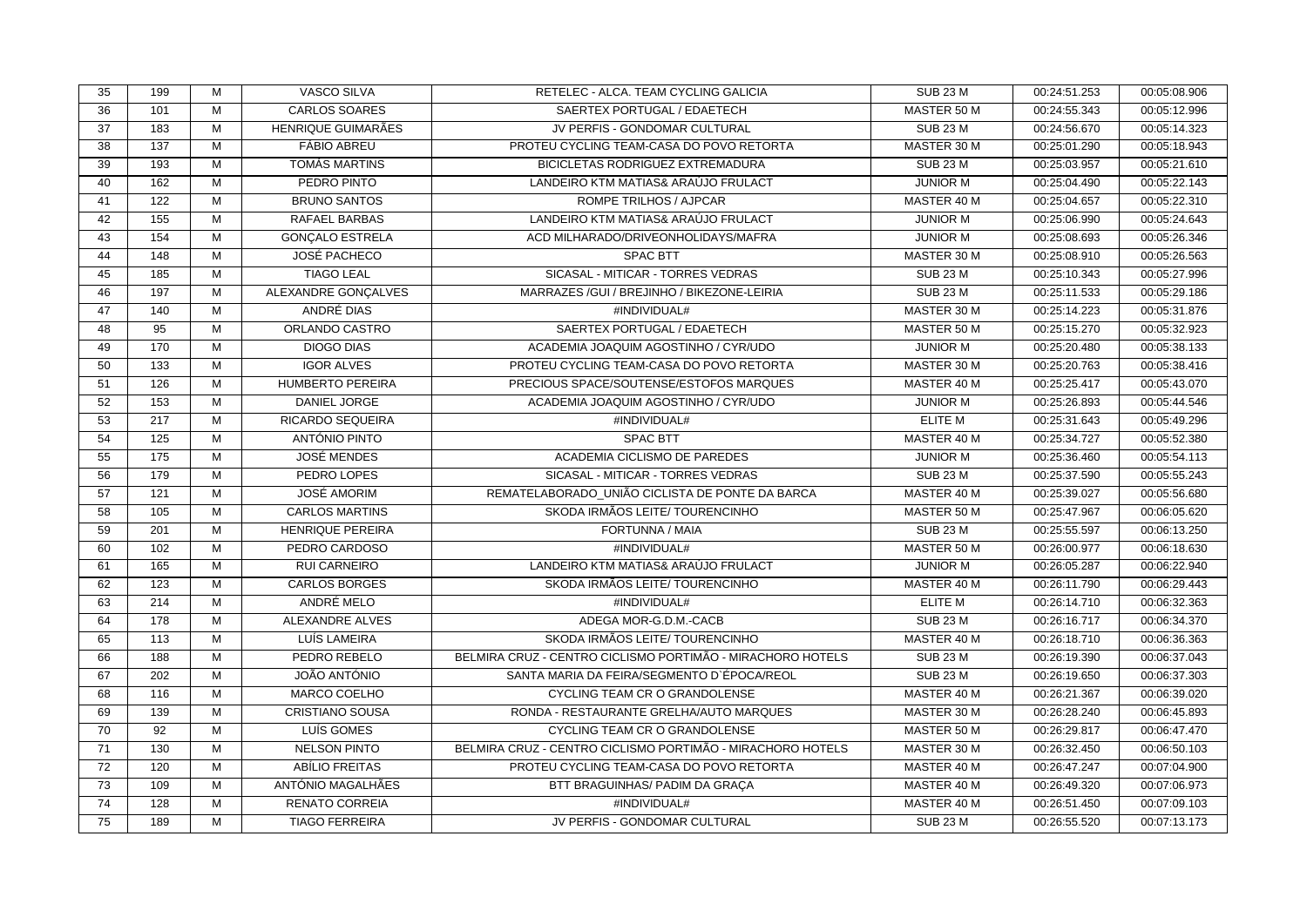| 76  | 118 | м                       | <b>JORGE MACHADO</b>       | SKODA IRMÃOS LEITE/ TOURENCINHO                 | MASTER 40 M         | 00:26:55.807 | 00:07:13.460 |
|-----|-----|-------------------------|----------------------------|-------------------------------------------------|---------------------|--------------|--------------|
| 77  | 151 | М                       | <b>MARCELO SOARES</b>      | LANDEIRO KTM MATIAS& ARAÚJO FRULACT             | <b>JUNIOR M</b>     | 00:26:56.990 | 00:07:14.643 |
| 78  | 142 | М                       | <b>MARCO NEVES</b>         | SILVA & VINHA / ADRAP / SENTIR PENAFIEL         | MASTER 30 M         | 00:26:58.093 | 00:07:15.746 |
| 79  | 194 | М                       | JOAO NEVES                 | CICLISMO 20KMS ALMEIRIM/RESTAURANTE O FORNO     | <b>SUB 23 M</b>     | 00:26:58.660 | 00:07:16.313 |
| 80  | 112 | М                       | <b>MANUEL MONTEIRO</b>     | ROMPE TRILHOS / AJPCAR                          | MASTER 40 M         | 00:27:05.990 | 00:07:23.643 |
| 81  | 157 | M                       | <b>TIAGO QUARESMA</b>      | <b>GRUPO DESPORTIVO DE LOUSA</b>                | <b>JUNIOR M</b>     | 00:27:07.963 | 00:07:25.616 |
| 82  | 150 | М                       | <b>MANUEL PEREIRA</b>      | UCA - UNIÃO CICLISMO DO ALENTEJO                | MASTER 30 M         | 00:27:17.037 | 00:07:34.690 |
| 83  | 184 | M                       | BERNARDO JORGE             | ADEGA MOR-G.D.M.-CACB                           | <b>SUB 23 M</b>     | 00:27:20.623 | 00:07:38.276 |
| 84  | 114 | М                       | MARCO MAGALHÃES            | #INDIVIDUAL#                                    | MASTER 40 M         | 00:27:23.110 | 00:07:40.763 |
| 85  | 80  | М                       | ANDRÉ SOARES               | MATO-CHEIRINHOS/VILA GALÉ/ETOPI                 | <b>PARACICLISMO</b> | 00:27:31.577 | 00:07:49.230 |
| 86  | 167 | M                       | <b>JOÃO OLIVEIRA</b>       | PÓVOA DE VARZIM/CDC NAVAIS                      | <b>JUNIOR M</b>     | 00:27:46.237 | 00:08:03.890 |
| 87  | 174 | М                       | ANDRÉ HENRIQUES            | <b>GRUPO DESPORTIVO DE LOUSA</b>                | <b>JUNIOR M</b>     | 00:27:49.173 | 00:08:06.826 |
| 88  | 161 | М                       | <b>JOSÉ GONÇALVES</b>      | SILVA & VINHA / ADRAP / SENTIR PENAFIEL         | <b>JUNIOR M</b>     | 00:27:56.773 | 00:08:14.426 |
| 89  | 115 | М                       | EDUARDO VICENTE            | A.R. BATALHENSE                                 | MASTER 40 M         | 00:27:59.893 | 00:08:17.546 |
| 90  | 211 | М                       | <b>TIAGO AMORIM</b>        | PROTEU CYCLING TEAM-CASA DO POVO RETORTA        | <b>ELITE M</b>      | 00:28:08.867 | 00:08:26.520 |
| 91  | 166 | М                       | <b>LEONARDO LOPES</b>      | ESCOLA DE CICLISMO BRUNO NEVES                  | <b>JUNIOR M</b>     | 00:28:10.740 | 00:08:28.393 |
| 92  | 195 | М                       | <b>TIAGO FERREIRA</b>      | JV PERFIS - GONDOMAR CULTURAL                   | <b>SUB 23 M</b>     | 00:28:14.057 | 00:08:31.710 |
| 93  | 81  | $\overline{\mathsf{M}}$ | <b>JOAQUIM PINTO</b>       | SILVA & VINHA / ADRAP / SENTIR PENAFIEL         | MASTER 60 M         | 00:28:16.180 | 00:08:33.833 |
| 94  | 136 | М                       | RICARDO CUNHA              | <b>CLUBE BTT MATOSINHOS</b>                     | MASTER 30 M         | 00:28:18.217 | 00:08:35.870 |
| 95  | 100 | М                       | <b>DANIEL ALVES</b>        | REMATELABORADO UNIÃO CICLISTA DE PONTE DA BARCA | MASTER 50 M         | 00:28:23.393 | 00:08:41.046 |
| 96  | 191 | M                       | <b>RAFAEL TORRES</b>       | SICASAL - MITICAR - TORRES VEDRAS               | <b>SUB 23 M</b>     | 00:28:31.660 | 00:08:49.313 |
| 97  | 108 | M                       | <b>JOSÉ COSTA</b>          | <b>BIKE &amp; NUTRITION SHOP</b>                | MASTER 40 M         | 00:28:32.567 | 00:08:50.220 |
| 98  | 164 | M                       | ANDRÉ CRUZ                 | GRUPO DESPORTIVO DE LOUSA                       | <b>JUNIOR M</b>     | 00:28:37.043 | 00:08:54.696 |
| 99  | 134 | M                       | <b>MAURO AVEIRO</b>        | #INDIVIDUAL#                                    | MASTER 30 M         | 00:28:48.660 | 00:09:06.313 |
| 100 | 159 | М                       | <b>AFONSO LUZ</b>          | LANDEIRO KTM MATIAS& ARAÚJO FRULACT             | <b>JUNIOR M</b>     | 00:28:55.367 | 00:09:13.020 |
| 101 | 110 | М                       | <b>CASIMIRO CORREIA</b>    | #INDIVIDUAL#                                    | MASTER 40 M         | 00:29:05.323 | 00:09:22.976 |
| 102 | 104 | M                       | <b>RUI MENDES</b>          | SILVA & VINHA / ADRAP / SENTIR PENAFIEL         | MASTER 50 M         | 00:29:13.003 | 00:09:30.656 |
| 103 | 156 | М                       | <b>GUSTAVO ALVES</b>       | ESCOLA DE CICLISMO BRUNO NEVES                  | <b>JUNIOR M</b>     | 00:29:13.433 | 00:09:31.086 |
| 104 | 173 | М                       | <b>CARLOS PETIZ</b>        | <b>ESCOLA DE CICLISMO BRUNO NEVES</b>           | <b>JUNIOR M</b>     | 00:29:14.543 | 00:09:32.196 |
| 105 | 145 | M                       | <b>HELDER CAMPINHO</b>     | PROTEU CYCLING TEAM-CASA DO POVO RETORTA        | MASTER 30 M         | 00:29:21.543 | 00:09:39.196 |
| 106 | 180 | М                       | <b>FERNANDO PEREIRA</b>    | SILVA & VINHA / ADRAP / SENTIR PENAFIEL         | <b>SUB 23 M</b>     | 00:29:22.053 | 00:09:39.706 |
| 107 | 98  | M                       | <b>RUI SERRANO</b>         | CYCLING TEAM CR O GRANDOLENSE                   | MASTER 50 M         | 00:29:24.423 | 00:09:42.076 |
| 108 | 169 | М                       | <b>MIGUEL DIAS</b>         | ESCOLA DE CICLISMO BRUNO NEVES                  | <b>JUNIOR M</b>     | 00:29:48.447 | 00:10:06.100 |
| 109 | 160 | М                       | JOÃO MARTINHO              | ESCOLA DE CICLISMO BRUNO NEVES                  | <b>JUNIOR M</b>     | 00:29:48.947 | 00:10:06.600 |
| 110 | 127 | М                       | ANTÓNIO PINTO              | PENAFIEL BIKE CLUBE                             | MASTER 40 M         | 00:29:49.637 | 00:10:07.290 |
| 111 | 131 | $\overline{M}$          | ANDRÉ FERNANDES            | <b>BIKE &amp; NUTRITION SHOP</b>                | MASTER 30 M         | 00:30:03.707 | 00:10:21.360 |
| 112 | 172 | М                       | <b>GUILHERME RODRIGUES</b> | LANDEIRO KTM MATIAS& ARAÚJO FRULACT             | <b>JUNIOR M</b>     | 00:30:08.227 | 00:10:25.880 |
| 113 | 88  | М                       | <b>MANUEL PINTO</b>        | SAERTEX PORTUGAL / EDAETECH                     | MASTER 60 M         | 00:30:10.537 | 00:10:28.190 |
| 114 | 91  | М                       | <b>JOÃO LEITÃO</b>         | <b>BIKE &amp; NUTRITION SHOP</b>                | MASTER 50 M         | 00:30:14.597 | 00:10:32.250 |
| 115 | 143 | М                       | <b>ANTONIO SILVA</b>       | DOMARSA/SANTA CRUZ/BICICASTRO                   | MASTER 30 M         | 00:30:19.797 | 00:10:37.450 |
| 116 | 144 | М                       | <b>JÚLIO SILVA</b>         | DOURO BTT CCPAD                                 | MASTER 30 M         | 00:30:25.593 | 00:10:43.246 |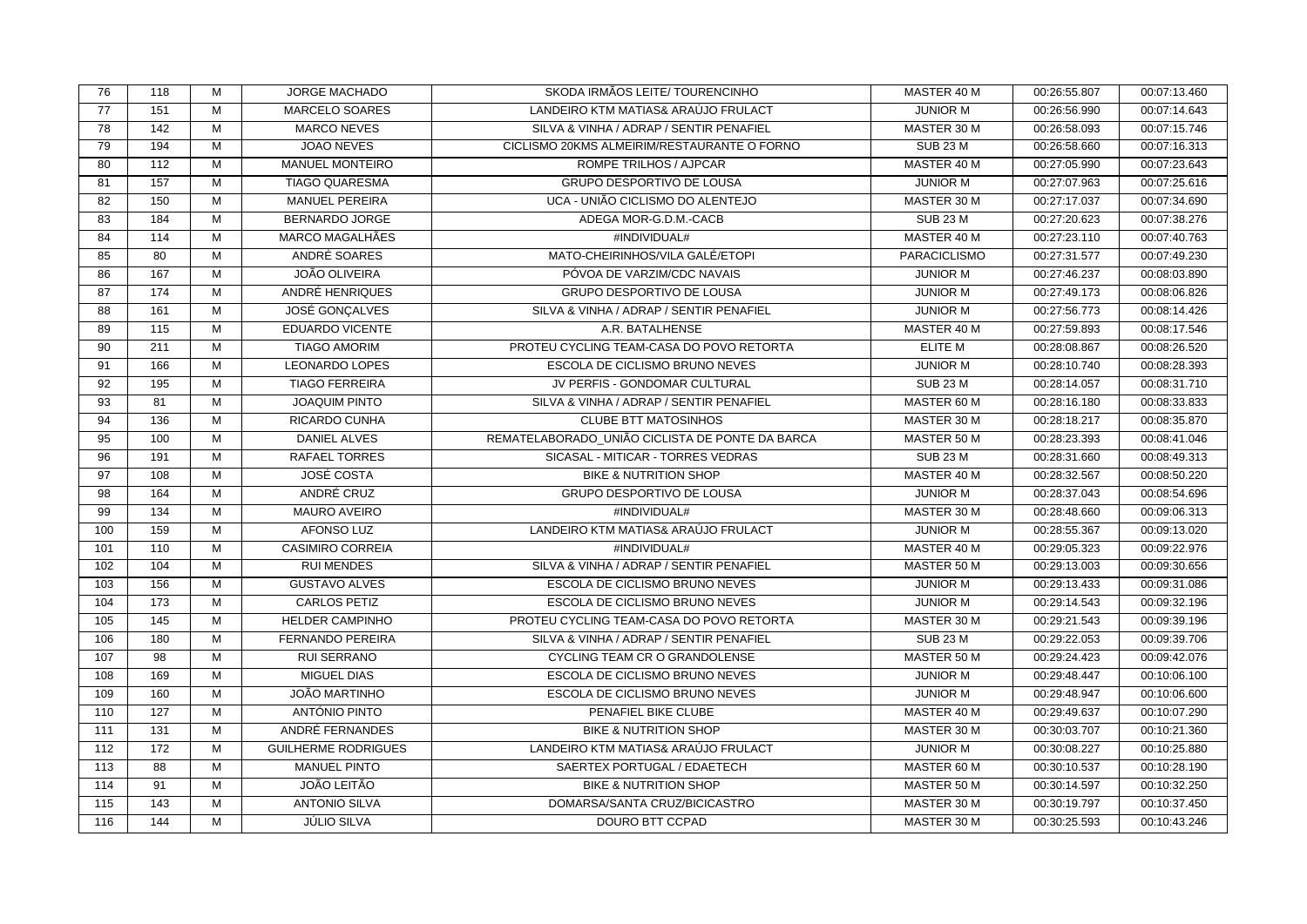| 117            | 103              | М                       | <b>JOSÉ PIRES</b>        | A.R. BATALHENSE                                 | MASTER 50 M      | 00:30:31.270 | 00:10:48.923 |
|----------------|------------------|-------------------------|--------------------------|-------------------------------------------------|------------------|--------------|--------------|
| 118            | 111              | М                       | ANTÓNIO RODRIGUES        | REMATELABORADO UNIÃO CICLISTA DE PONTE DA BARCA | MASTER 40 M      | 00:30:37.210 | 00:10:54.863 |
| 119            | 192              | М                       | NUNO MAGALHAES           | SILVA & VINHA / ADRAP / SENTIR PENAFIEL         | <b>SUB 23 M</b>  | 00:30:37.767 | 00:10:55.420 |
| 120            | 85               | $\overline{M}$          | JOÃO ABREU               | <b>BIKE &amp; NUTRITION SHOP</b>                | MASTER 60 M      | 00:30:43.347 | 00:11:01.000 |
| 121            | 181              | М                       | <b>CARLOS SANTOS</b>     | #INDIVIDUAL#                                    | <b>SUB 23 M</b>  | 00:31:03.563 | 00:11:21.216 |
| 122            | 83               | M                       | <b>JOSÉ MAGALHÃES</b>    | SKODA IRMÃOS LEITE/ TOURENCINHO                 | MASTER 60 M      | 00:31:04.413 | 00:11:22.066 |
| 123            | 89               | $\overline{M}$          | <b>JOAQUIM FERNANDES</b> | SILVA & VINHA / ADRAP / SENTIR PENAFIEL         | MASTER 60 M      | 00:31:08.593 | 00:11:26.246 |
| 124            | 141              | M                       | <b>JOÃO PEREIRA</b>      | PROTEU CYCLING TEAM-CASA DO POVO RETORTA        | MASTER 30 M      | 00:31:08.740 | 00:11:26.393 |
| 125            | 163              | М                       | MIGUEL AGRA              | ESCOLA DE CICLISMO BRUNO NEVES                  | <b>JUNIOR M</b>  | 00:31:10.700 | 00:11:28.353 |
| 126            | 106              | М                       | <b>MÁRIO PEREIRA</b>     | #INDIVIDUAL#                                    | MASTER 50 M      | 00:31:43.080 | 00:12:00.733 |
| 127            | 149              | M                       | <b>JOAQUIM AIRES</b>     | PROTEU CYCLING TEAM-CASA DO POVO RETORTA        | MASTER 30 M      | 00:31:50.163 | 00:12:07.816 |
| 128            | $\overline{93}$  | М                       | ANTÓNIO FIGUEIREDO       | PROTEU CYCLING TEAM-CASA DO POVO RETORTA        | MASTER 50 M      | 00:32:12.380 | 00:12:30.033 |
| 129            | 87               | М                       | <b>MANUEL DOMINGOS</b>   | CYCLING TEAM CR O GRANDOLENSE                   | MASTER 60 M      | 00:32:30.267 | 00:12:47.920 |
| 130            | 86               | М                       | VITOR GRAÇA              | CICLISMO 20KMS ALMEIRIM/RESTAURANTE O FORNO     | MASTER 60 M      | 00:33:50.127 | 00:14:07.780 |
| 131            | 99               | М                       | JOSÉ CARVALHO            | PROTEU CYCLING TEAM-CASA DO POVO RETORTA        | MASTER 50 M      | 00:35:02.633 | 00:15:20.286 |
| 132            | 97               | M                       | <b>JORGE GOMES</b>       | <b>BIKE &amp; NUTRITION SHOP</b>                | MASTER 50 M      | 00:37:21.723 | 00:17:39.376 |
| 133            | 84               | $\overline{\mathsf{M}}$ | <b>VITORINO PEREIRA</b>  | ASFIC/GRUPO PARAPEDRA                           | MASTER 60 M      | 00:37:22.970 | 00:17:40.623 |
| 134            | $\overline{82}$  | М                       | LUÍS SANTOS              | #INDIVIDUAL#                                    | MASTER 60 M      | 00:41:17.080 | 00:21:34.733 |
| 135            | 117              | М                       | <b>JOSÉ GONÇALVES</b>    | <b>MAIATOS</b>                                  | MASTER 40 M      | 00:45:12.803 | 00:25:30.456 |
|                |                  |                         |                          |                                                 |                  |              |              |
| $\overline{1}$ | 227              | М                       | <b>JOSÉ FERNANDES</b>    | W52 - F C PORTO                                 | <b>ELITE UCI</b> | 00:19:42.347 | 00:00:00.000 |
| 2              | 222              | M                       | FREDERICO FIGUEIREDO     | <b>EFAPEL</b>                                   | <b>ELITE UCI</b> | 00:20:19.330 | 00:00:36.983 |
| 3              | 226              | $\overline{\mathsf{M}}$ | <b>JOAQUIM SILVA</b>     | TAVFER - MEASINDOT - MORTÁGUA                   | <b>ELITE UCI</b> | 00:20:58.283 | 00:01:15.936 |
| $\overline{4}$ | 231              | М                       | <b>JORGE MAGALHÃES</b>   | W52 - F C PORTO                                 | <b>ELITE UCI</b> | 00:21:36.863 | 00:01:54.516 |
| 5              | 208              | М                       | PATRICK VIDEIRA          | FORTUNNA / MAIA                                 | <b>ELITE UCI</b> | 00:21:36.907 | 00:01:54.560 |
| 6              | 230              | $\overline{M}$          | <b>RUI VINHAS</b>        | W52 - F C PORTO                                 | <b>ELITE UCI</b> | 00:21:39.720 | 00:01:57.373 |
| $\overline{7}$ | 228              | М                       | <b>JOSÉ MENDES</b>       | W52 - F C PORTO                                 | <b>ELITE UCI</b> | 00:21:57.713 | 00:02:15.366 |
| 8              | 206              | М                       | <b>IVO PINHEIRO</b>      | ALMODÔVAR DELTA-CAFÉS CRÉDITOAGRÍCOLA           | <b>ELITE UCI</b> | 00:22:09.160 | 00:02:26.813 |
| 9              | 223              | М                       | ANDRÉ RAMALHO            | L. A. ALUMÍNIOS / L. A. SPORT                   | <b>ELITE UCI</b> | 00:22:21.200 | 00:02:38.853 |
| 10             | 225              | M                       | <b>GASPAR GONÇALVES</b>  | TAVFER - MEASINDOT - MORTÁGUA                   | <b>ELITE UCI</b> | 00:22:23.560 | 00:02:41.213 |
| 11             | $\overline{224}$ | $\overline{M}$          | <b>GONÇALO LEAÇA</b>     | L. A. ALUMÍNIOS / L. A. SPORT                   | <b>ELITE UCI</b> | 00:22:50.410 | 00:03:08.063 |
| 12             | 213              | М                       | PEDRO DIAS               | SANTA MARIA DA FEIRA/SEGMENTO D'ÉPOCA/REOL      | ELITE UCI        | 00:23:48.957 | 00:04:06.610 |
|                |                  |                         |                          |                                                 |                  |              |              |
| $\overline{1}$ | 205              | M                       | <b>CARLOS AGUIAR</b>     | #INDIVIDUAL#                                    | <b>ELITE M</b>   | 00:23:22.733 | 00:00:00.000 |
| 2              | 215              | M                       | ANDRÉ CANUTO             | <b>HC SINTRA</b>                                | <b>ELITE M</b>   | 00:23:34.067 | 00:00:11.334 |
| 3              | 220              | М                       | <b>ADELINO SILVA</b>     | #INDIVIDUAL#                                    | <b>ELITE M</b>   | 00:24:08.653 | 00:00:45.920 |
| $\overline{4}$ | 212              | $\overline{\mathsf{M}}$ | <b>CARLOS MARTINS</b>    | RONDA - RESTAURANTE GRELHA/AUTO MARQUES         | <b>ELITE M</b>   | 00:24:24.747 | 00:01:02.014 |
| 5              | 216              | М                       | <b>MARCO ALVES</b>       | PRECIOUS SPACE/SOUTENSE/ESTOFOS MARQUES         | ELITE M          | 00:24:25.747 | 00:01:03.014 |
| 6              | 217              | М                       | RICARDO SEQUEIRA         | #INDIVIDUAL#                                    | <b>ELITE M</b>   | 00:25:31.643 | 00:02:08.910 |
| $\overline{7}$ | 214              | М                       | ANDRÉ MELO               | #INDIVIDUAL#                                    | <b>ELITE M</b>   | 00:26:14.710 | 00:02:51.977 |
| 8              | 211              | $\overline{M}$          | <b>TIAGO AMORIM</b>      | PROTEU CYCLING TEAM-CASA DO POVO RETORTA        | <b>ELITE M</b>   | 00:28:08.867 | 00:04:46.134 |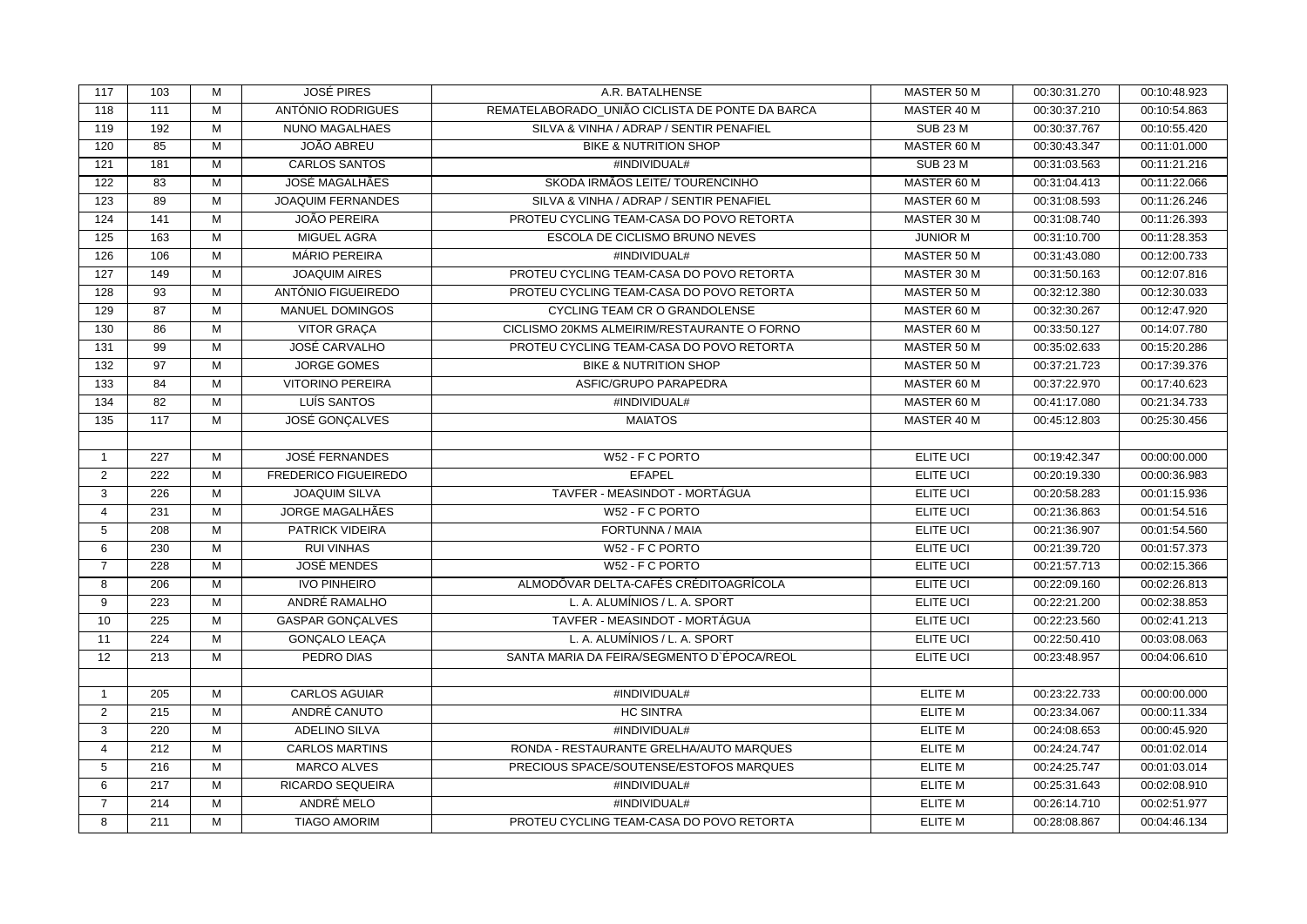| $\mathbf{1}$   | 186 | M              | ANDRÉ DOMINGUES          | <b>EFAPEL</b>                                              | <b>SUB 23 M</b> | 00:21:24.103 | 00:00:00.000 |
|----------------|-----|----------------|--------------------------|------------------------------------------------------------|-----------------|--------------|--------------|
| $\overline{2}$ | 198 | M              | <b>VINÍCIO RODRIGUES</b> | RADIO POPULAR / BOAVISTA                                   | <b>SUB 23 M</b> | 00:23:01.027 | 00:01:36.924 |
| 3              | 203 | M              | PEDRO PINTO              | TAVFER - MEASINDOT - MORTÁGUA                              | <b>SUB 23 M</b> | 00:23:26.320 | 00:02:02.217 |
| 4              | 182 | M              | <b>GUILHERME SIMÃO</b>   | ALMODÔVAR DELTA-CAFÉS CRÉDITOAGRÍCOLA                      | <b>SUB 23 M</b> | 00:23:37.957 | 00:02:13.854 |
| 5              | 196 | M              | <b>JOÃO MEDEIROS</b>     | L. A. ALUMÍNIOS / L. A. SPORT                              | <b>SUB 23 M</b> | 00:23:43.507 | 00:02:19.404 |
| 6              | 190 | M              | <b>JOÃO OLIVEIRA</b>     | ADEGA MOR-G.D.M.-CACB                                      | <b>SUB 23 M</b> | 00:24:16.740 | 00:02:52.637 |
| $\overline{7}$ | 177 | M              | <b>FRANCISCO MOREIRA</b> | JV PERFIS - GONDOMAR CULTURAL                              | <b>SUB 23 M</b> | 00:24:31.933 | 00:03:07.830 |
| 8              | 199 | M              | <b>VASCO SILVA</b>       | RETELEC - ALCA. TEAM CYCLING GALICIA                       | <b>SUB 23 M</b> | 00:24:51.253 | 00:03:27.150 |
| 9              | 183 | M              | HENRIQUE GUIMARÃES       | JV PERFIS - GONDOMAR CULTURAL                              | <b>SUB 23 M</b> | 00:24:56.670 | 00:03:32.567 |
| 10             | 193 | M              | <b>TOMÁS MARTINS</b>     | BICICLETAS RODRIGUEZ EXTREMADURA                           | <b>SUB 23 M</b> | 00:25:03.957 | 00:03:39.854 |
| 11             | 185 | $\overline{M}$ | <b>TIAGO LEAL</b>        | SICASAL - MITICAR - TORRES VEDRAS                          | <b>SUB 23 M</b> | 00:25:10.343 | 00:03:46.240 |
| 12             | 197 | M              | ALEXANDRE GONÇALVES      | MARRAZES / GUI / BREJINHO / BIKEZONE-LEIRIA                | <b>SUB 23 M</b> | 00:25:11.533 | 00:03:47.430 |
| 13             | 179 | M              | PEDRO LOPES              | SICASAL - MITICAR - TORRES VEDRAS                          | <b>SUB 23 M</b> | 00:25:37.590 | 00:04:13.487 |
| 14             | 201 | M              | <b>HENRIQUE PEREIRA</b>  | FORTUNNA / MAIA                                            | <b>SUB 23 M</b> | 00:25:55.597 | 00:04:31.494 |
| 15             | 178 | M              | <b>ALEXANDRE ALVES</b>   | ADEGA MOR-G.D.M.-CACB                                      | <b>SUB 23 M</b> | 00:26:16.717 | 00:04:52.614 |
| 16             | 188 | M              | PEDRO REBELO             | BELMIRA CRUZ - CENTRO CICLISMO PORTIMÃO - MIRACHORO HOTELS | <b>SUB 23 M</b> | 00:26:19.390 | 00:04:55.287 |
| 17             | 202 | M              | JOÃO ANTÓNIO             | SANTA MARIA DA FEIRA/SEGMENTO D'ÉPOCA/REOL                 | <b>SUB 23 M</b> | 00:26:19.650 | 00:04:55.547 |
| 18             | 189 | M              | <b>TIAGO FERREIRA</b>    | JV PERFIS - GONDOMAR CULTURAL                              | <b>SUB 23 M</b> | 00:26:55.520 | 00:05:31.417 |
| 19             | 194 | M              | <b>JOAO NEVES</b>        | CICLISMO 20KMS ALMEIRIM/RESTAURANTE O FORNO                | <b>SUB 23 M</b> | 00:26:58.660 | 00:05:34.557 |
| 20             | 184 | M              | <b>BERNARDO JORGE</b>    | ADEGA MOR-G.D.M.-CACB                                      | <b>SUB 23 M</b> | 00:27:20.623 | 00:05:56.520 |
| 21             | 195 | M              | <b>TIAGO FERREIRA</b>    | JV PERFIS - GONDOMAR CULTURAL                              | <b>SUB 23 M</b> | 00:28:14.057 | 00:06:49.954 |
| 22             | 191 | M              | <b>RAFAEL TORRES</b>     | SICASAL - MITICAR - TORRES VEDRAS                          | <b>SUB 23 M</b> | 00:28:31.660 | 00:07:07.557 |
| 23             | 180 | M              | <b>FERNANDO PEREIRA</b>  | SILVA & VINHA / ADRAP / SENTIR PENAFIEL                    | <b>SUB 23 M</b> | 00:29:22.053 | 00:07:57.950 |
| 24             | 192 | M              | <b>NUNO MAGALHAES</b>    | SILVA & VINHA / ADRAP / SENTIR PENAFIEL                    | <b>SUB 23 M</b> | 00:30:37.767 | 00:09:13.664 |
| 25             | 181 | $\overline{M}$ | <b>CARLOS SANTOS</b>     | #INDIVIDUAL#                                               | <b>SUB 23 M</b> | 00:31:03.563 | 00:09:39.460 |
|                |     |                |                          |                                                            |                 |              |              |
| -1             | 152 | M              | <b>DUARTE DOMINGUES</b>  | <b>ESCOLA DE CICLISMO BRUNO NEVES</b>                      | <b>JUNIOR M</b> | 00:23:16.457 | 00:00:00.000 |
| $\overline{2}$ | 171 | M              | <b>TIAGO NUNES</b>       | SILVA & VINHA / ADRAP / SENTIR PENAFIEL                    | <b>JUNIOR M</b> | 00:23:19.307 | 00:00:02.850 |
| 3              | 158 | M              | <b>VASCO CUNHA</b>       | PÓVOA DE VARZIM/CDC NAVAIS                                 | <b>JUNIOR M</b> | 00:23:49.203 | 00:00:32.746 |
| $\overline{4}$ | 162 | M              | PEDRO PINTO              | LANDEIRO KTM MATIAS& ARAÚJO FRULACT                        | <b>JUNIOR M</b> | 00:25:04.490 | 00:01:48.033 |
| 5              | 155 | M              | <b>RAFAEL BARBAS</b>     | LANDEIRO KTM MATIAS& ARAÚJO FRULACT                        | <b>JUNIOR M</b> | 00:25:06.990 | 00:01:50.533 |
| 6              | 154 | $\overline{M}$ | <b>GONÇALO ESTRELA</b>   | ACD MILHARADO/DRIVEONHOLIDAYS/MAFRA                        | <b>JUNIOR M</b> | 00:25:08.693 | 00:01:52.236 |
| $\overline{7}$ | 170 | M              | <b>DIOGO DIAS</b>        | ACADEMIA JOAQUIM AGOSTINHO / CYR/UDO                       | <b>JUNIOR M</b> | 00:25:20.480 | 00:02:04.023 |
| 8              | 153 | M              | <b>DANIEL JORGE</b>      | ACADEMIA JOAQUIM AGOSTINHO / CYR/UDO                       | <b>JUNIOR M</b> | 00:25:26.893 | 00:02:10.436 |
| 9              | 175 | M              | <b>JOSÉ MENDES</b>       | ACADEMIA CICLISMO DE PAREDES                               | <b>JUNIOR M</b> | 00:25:36.460 | 00:02:20.003 |
| 10             | 165 | $\overline{M}$ | <b>RUI CARNEIRO</b>      | LANDEIRO KTM MATIAS& ARAÚJO FRULACT                        | <b>JUNIOR M</b> | 00:26:05.287 | 00:02:48.830 |
| 11             | 151 | M              | <b>MARCELO SOARES</b>    | LANDEIRO KTM MATIAS& ARAÚJO FRULACT                        | <b>JUNIOR M</b> | 00:26:56.990 | 00:03:40.533 |
| 12             | 157 | M              | <b>TIAGO QUARESMA</b>    | <b>GRUPO DESPORTIVO DE LOUSA</b>                           | <b>JUNIOR M</b> | 00:27:07.963 | 00:03:51.506 |
| 13             | 167 | M              | <b>JOÃO OLIVEIRA</b>     | PÓVOA DE VARZIM/CDC NAVAIS                                 | <b>JUNIOR M</b> | 00:27:46.237 | 00:04:29.780 |
| 14             | 174 | M              | ANDRÉ HENRIQUES          | <b>GRUPO DESPORTIVO DE LOUSA</b>                           | <b>JUNIOR M</b> | 00:27:49.173 | 00:04:32.716 |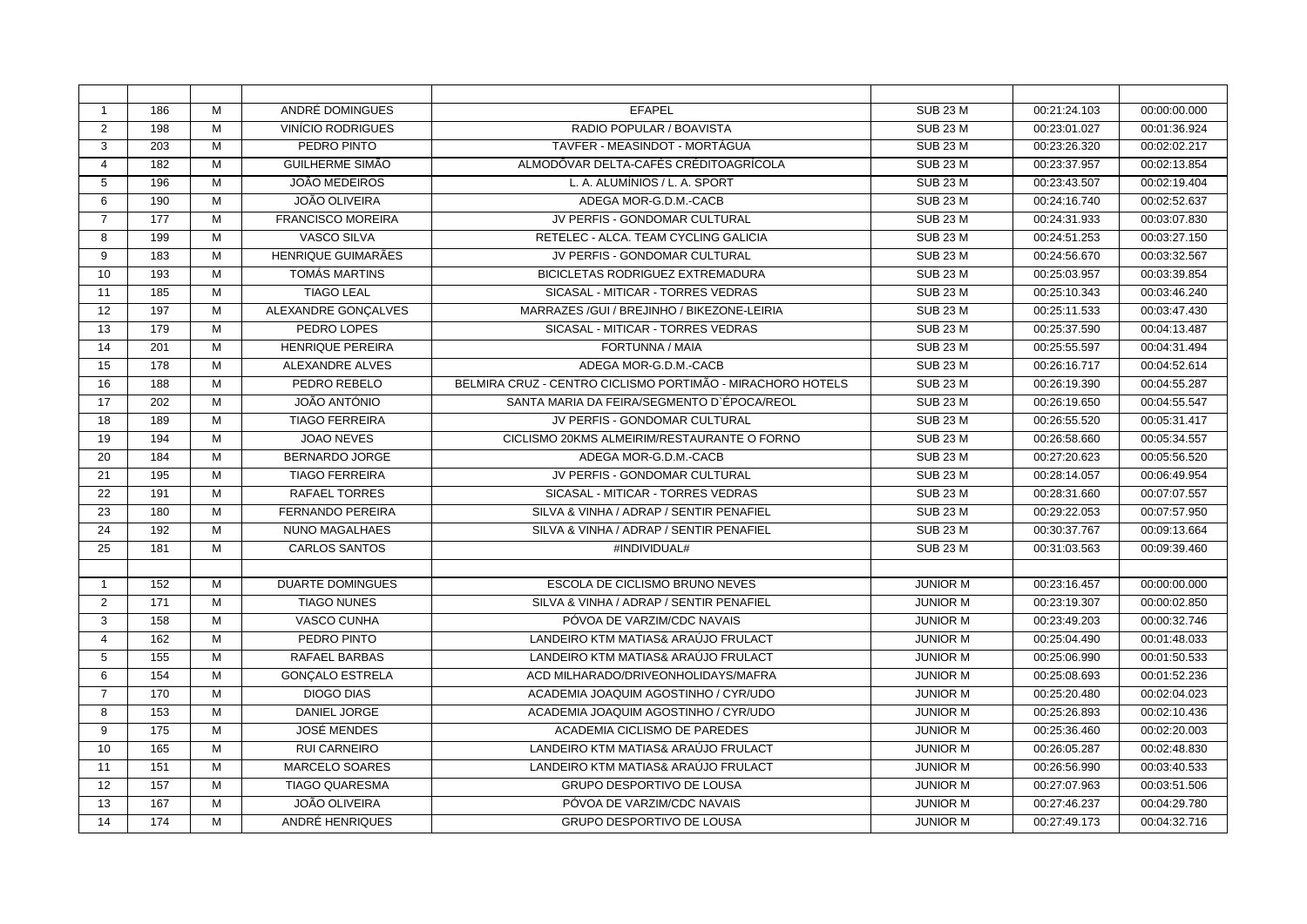| 15              | 161 | М              | JOSÉ GONÇALVES             | SILVA & VINHA / ADRAP / SENTIR PENAFIEL                    | <b>JUNIOR M</b> | 00:27:56.773 | 00:04:40.316 |
|-----------------|-----|----------------|----------------------------|------------------------------------------------------------|-----------------|--------------|--------------|
| 16              | 166 | M              | <b>LEONARDO LOPES</b>      | ESCOLA DE CICLISMO BRUNO NEVES                             | <b>JUNIOR M</b> | 00:28:10.740 | 00:04:54.283 |
| 17              | 164 | M              | ANDRÉ CRUZ                 | GRUPO DESPORTIVO DE LOUSA                                  | <b>JUNIOR M</b> | 00:28:37.043 | 00:05:20.586 |
| 18              | 159 | М              | <b>AFONSO LUZ</b>          | LANDEIRO KTM MATIAS& ARAÚJO FRULACT                        | <b>JUNIOR M</b> | 00:28:55.367 | 00:05:38.910 |
| 19              | 156 | М              | <b>GUSTAVO ALVES</b>       | ESCOLA DE CICLISMO BRUNO NEVES                             | <b>JUNIOR M</b> | 00:29:13.433 | 00:05:56.976 |
| 20              | 173 | M              | <b>CARLOS PETIZ</b>        | ESCOLA DE CICLISMO BRUNO NEVES                             | <b>JUNIOR M</b> | 00:29:14.543 | 00:05:58.086 |
| 21              | 169 | $\overline{M}$ | <b>MIGUEL DIAS</b>         | ESCOLA DE CICLISMO BRUNO NEVES                             | <b>JUNIOR M</b> | 00:29:48.447 | 00:06:31.990 |
| 22              | 160 | M              | <b>JOÃO MARTINHO</b>       | ESCOLA DE CICLISMO BRUNO NEVES                             | <b>JUNIOR M</b> | 00:29:48.947 | 00:06:32.490 |
| 23              | 172 | М              | <b>GUILHERME RODRIGUES</b> | LANDEIRO KTM MATIAS& ARAÚJO FRULACT                        | <b>JUNIOR M</b> | 00:30:08.227 | 00:06:51.770 |
| 24              | 163 | М              | MIGUEL AGRA                | ESCOLA DE CICLISMO BRUNO NEVES                             | <b>JUNIOR M</b> | 00:31:10.700 | 00:07:54.243 |
|                 |     |                |                            |                                                            |                 |              |              |
| $\mathbf{1}$    | 129 | M              | PEDRO MERENDEIRO           | PROTEU CYCLING TEAM-CASA DO POVO RETORTA                   | MASTER 30 M     | 00:23:50.717 | 00:00:00.000 |
| $\overline{2}$  | 132 | M              | ANDRÉ FILIPE               | C.P.R. A-DO-BARBAS / AKIPLAST / PVS                        | MASTER 30 M     | 00:24:04.280 | 00:00:13.563 |
| 3               | 135 | M              | ISMAEL GRAÇA               | CICLISMO 20KMS ALMEIRIM/RESTAURANTE O FORNO                | MASTER 30 M     | 00:24:18.160 | 00:00:27.443 |
| $\overline{4}$  | 146 | M              | <b>GIL SANTOS</b>          | #INDIVIDUAL#                                               | MASTER 30 M     | 00:24:24.650 | 00:00:33.933 |
| 5               | 147 | M              | <b>DIOGO SILVA</b>         | ODISHA CYCLING AD PORTOMOSENSE                             | MASTER 30 M     | 00:24:28.540 | 00:00:37.823 |
| 6               | 137 | M              | <b>FÁBIO ABREU</b>         | PROTEU CYCLING TEAM-CASA DO POVO RETORTA                   | MASTER 30 M     | 00:25:01.290 | 00:01:10.573 |
| $\overline{7}$  | 148 | M              | <b>JOSÉ PACHECO</b>        | SPAC BTT                                                   | MASTER 30 M     | 00:25:08.910 | 00:01:18.193 |
| 8               | 140 | М              | ANDRÉ DIAS                 | #INDIVIDUAL#                                               | MASTER 30 M     | 00:25:14.223 | 00:01:23.506 |
| 9               | 133 | M              | <b>IGOR ALVES</b>          | PROTEU CYCLING TEAM-CASA DO POVO RETORTA                   | MASTER 30 M     | 00:25:20.763 | 00:01:30.046 |
| 10              | 139 | M              | <b>CRISTIANO SOUSA</b>     | RONDA - RESTAURANTE GRELHA/AUTO MARQUES                    | MASTER 30 M     | 00:26:28.240 | 00:02:37.523 |
| 11              | 130 | M              | <b>NELSON PINTO</b>        | BELMIRA CRUZ - CENTRO CICLISMO PORTIMÃO - MIRACHORO HOTELS | MASTER 30 M     | 00:26:32.450 | 00:02:41.733 |
| $\overline{12}$ | 142 | М              | <b>MARCO NEVES</b>         | SILVA & VINHA / ADRAP / SENTIR PENAFIEL                    | MASTER 30 M     | 00:26:58.093 | 00:03:07.376 |
| 13              | 150 | M              | <b>MANUEL PEREIRA</b>      | UCA - UNIÃO CICLISMO DO ALENTEJO                           | MASTER 30 M     | 00:27:17.037 | 00:03:26.320 |
| 14              | 136 | M              | RICARDO CUNHA              | <b>CLUBE BTT MATOSINHOS</b>                                | MASTER 30 M     | 00:28:18.217 | 00:04:27.500 |
| 15              | 134 | M              | <b>MAURO AVEIRO</b>        | #INDIVIDUAL#                                               | MASTER 30 M     | 00:28:48.660 | 00:04:57.943 |
| 16              | 145 | M              | <b>HELDER CAMPINHO</b>     | PROTEU CYCLING TEAM-CASA DO POVO RETORTA                   | MASTER 30 M     | 00:29:21.543 | 00:05:30.826 |
| 17              | 131 | M              | ANDRÉ FERNANDES            | <b>BIKE &amp; NUTRITION SHOP</b>                           | MASTER 30 M     | 00:30:03.707 | 00:06:12.990 |
| 18              | 143 | М              | <b>ANTONIO SILVA</b>       | DOMARSA/SANTA CRUZ/BICICASTRO                              | MASTER 30 M     | 00:30:19.797 | 00:06:29.080 |
| 19              | 144 | M              | <b>JÚLIO SILVA</b>         | DOURO BTT CCPAD                                            | MASTER 30 M     | 00:30:25.593 | 00:06:34.876 |
| 20              | 141 | M              | <b>JOÃO PEREIRA</b>        | PROTEU CYCLING TEAM-CASA DO POVO RETORTA                   | MASTER 30 M     | 00:31:08.740 | 00:07:18.023 |
| 21              | 149 | M              | <b>JOAQUIM AIRES</b>       | PROTEU CYCLING TEAM-CASA DO POVO RETORTA                   | MASTER 30 M     | 00:31:50.163 | 00:07:59.446 |
|                 |     |                |                            |                                                            |                 |              |              |
|                 |     |                |                            |                                                            |                 |              |              |
| $\mathbf{1}$    | 107 | M              | MARTINHO SARAGOÇA          | A.R. BATALHENSE                                            | MASTER 40 M     | 00:22:07.480 | 00:02:25.133 |
| $\overline{2}$  | 122 | M              | <b>BRUNO SANTOS</b>        | ROMPE TRILHOS / AJPCAR                                     | MASTER 40 M     | 00:25:04.657 | 00:02:57.177 |
| 3               | 126 | М              | <b>HUMBERTO PEREIRA</b>    | PRECIOUS SPACE/SOUTENSE/ESTOFOS MARQUES                    | MASTER 40 M     | 00:25:25.417 | 00:03:17.937 |
| $\overline{4}$  | 125 | M              | ANTÓNIO PINTO              | <b>SPAC BTT</b>                                            | MASTER 40 M     | 00:25:34.727 | 00:03:27.247 |
| 5               | 121 | M              | <b>JOSÉ AMORIM</b>         | REMATELABORADO UNIÃO CICLISTA DE PONTE DA BARCA            | MASTER 40 M     | 00:25:39.027 | 00:03:31.547 |
| 6               | 123 | M              | <b>CARLOS BORGES</b>       | SKODA IRMÃOS LEITE/ TOURENCINHO                            | MASTER 40 M     | 00:26:11.790 | 00:04:04.310 |
| $\overline{7}$  | 113 | $\overline{M}$ | LUÍS LAMEIRA               | SKODA IRMÃOS LEITE/ TOURENCINHO                            | MASTER 40 M     | 00:26:18.710 | 00:04:11.230 |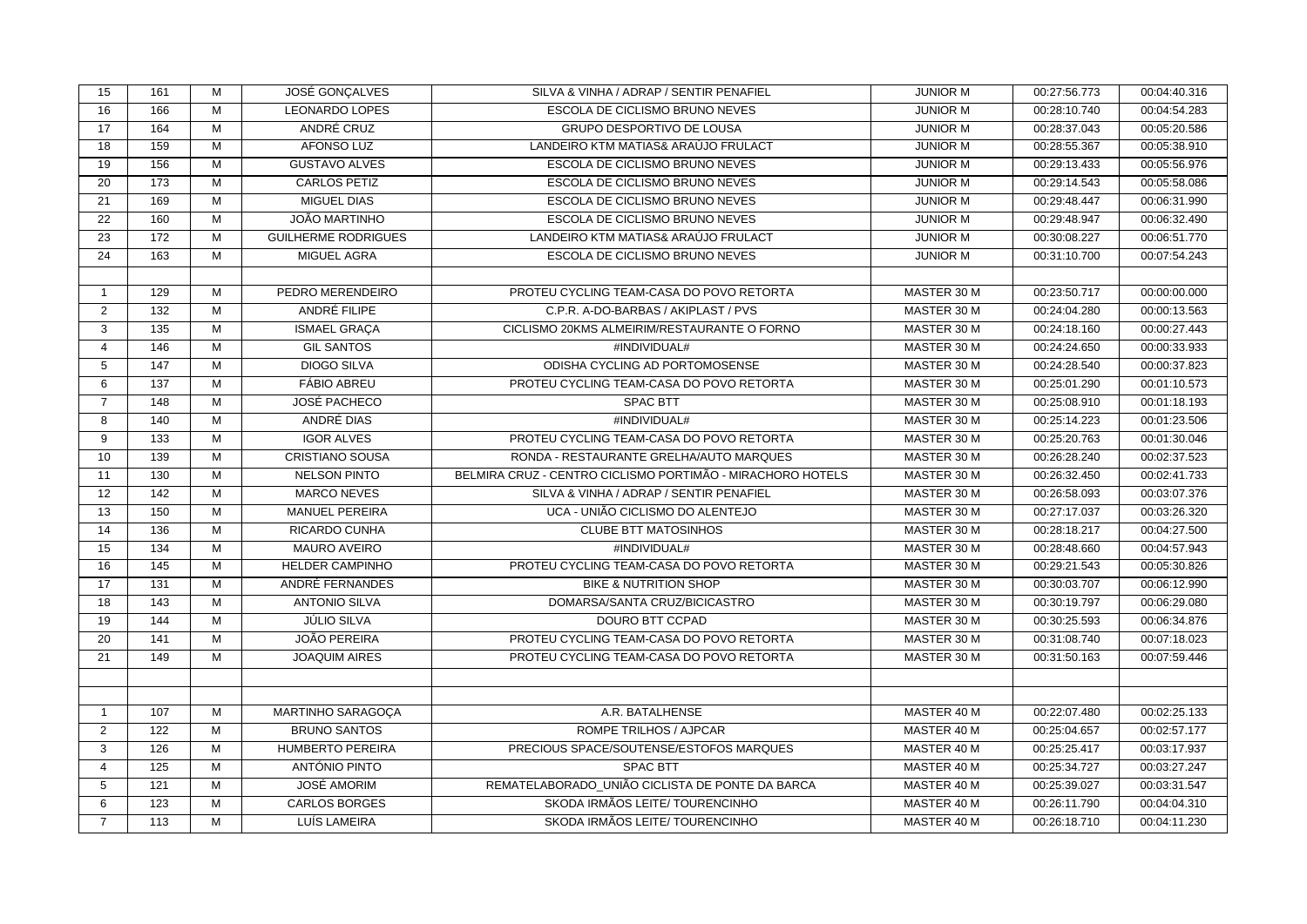| 8                 | 116              | M              | MARCO COELHO             | CYCLING TEAM CR O GRANDOLENSE                   | MASTER 40 M | 00:26:21.367 | 00:04:13.887 |
|-------------------|------------------|----------------|--------------------------|-------------------------------------------------|-------------|--------------|--------------|
| 9                 | 120              | M              | ABÍLIO FREITAS           | PROTEU CYCLING TEAM-CASA DO POVO RETORTA        | MASTER 40 M | 00:26:47.247 | 00:04:39.767 |
| 10                | 109              | M              | ANTÓNIO MAGALHÃES        | BTT BRAGUINHAS/ PADIM DA GRAÇA                  | MASTER 40 M | 00:26:49.320 | 00:04:41.840 |
| 11                | 128              | M              | <b>RENATO CORREIA</b>    | #INDIVIDUAL#                                    | MASTER 40 M | 00:26:51.450 | 00:04:43.970 |
| 12                | 118              | M              | <b>JORGE MACHADO</b>     | SKODA IRMÃOS LEITE/ TOURENCINHO                 | MASTER 40 M | 00:26:55.807 | 00:04:48.327 |
| 13                | 112              | M              | <b>MANUEL MONTEIRO</b>   | ROMPE TRILHOS / AJPCAR                          | MASTER 40 M | 00:27:05.990 | 00:04:58.510 |
| 14                | 114              | $\overline{M}$ | <b>MARCO MAGALHÃES</b>   | #INDIVIDUAL#                                    | MASTER 40 M | 00:27:23.110 | 00:05:15.630 |
| 15                | 115              | M              | EDUARDO VICENTE          | A.R. BATALHENSE                                 | MASTER 40 M | 00:27:59.893 | 00:05:52.413 |
| 16                | 108              | M              | <b>JOSÉ COSTA</b>        | <b>BIKE &amp; NUTRITION SHOP</b>                | MASTER 40 M | 00:28:32.567 | 00:06:25.087 |
| 17                | 110              | M              | <b>CASIMIRO CORREIA</b>  | #INDIVIDUAL#                                    | MASTER 40 M | 00:29:05.323 | 00:06:57.843 |
| 18                | $\overline{127}$ | M              | ANTÓNIO PINTO            | PENAFIEL BIKE CLUBE                             | MASTER 40 M | 00:29:49.637 | 00:07:42.157 |
| 19                | 111              | M              | ANTÓNIO RODRIGUES        | REMATELABORADO_UNIÃO CICLISTA DE PONTE DA BARCA | MASTER 40 M | 00:30:37.210 | 00:08:29.730 |
| 20                | 117              | M              | <b>JOSÉ GONÇALVES</b>    | <b>MAIATOS</b>                                  | MASTER 40 M | 00:45:12.803 | 00:23:05.323 |
| <b>RESULTS BY</b> |                  |                |                          |                                                 |             |              |              |
|                   |                  |                |                          |                                                 |             |              |              |
| $\overline{1}$    | 94               | M              | <b>ALBERTO AMARAL</b>    | REMATELABORADO UNIÃO CICLISTA DE PONTE DA BARCA | MASTER 50 M | 00:24:32.707 | 00:00:00.000 |
| 2                 | 101              | M              | <b>CARLOS SOARES</b>     | SAERTEX PORTUGAL / EDAETECH                     | MASTER 50 M | 00:24:55.343 | 00:00:22.636 |
| 3                 | 95               | M              | ORLANDO CASTRO           | SAERTEX PORTUGAL / EDAETECH                     | MASTER 50 M | 00:25:15.270 | 00:00:42.563 |
| $\overline{4}$    | 105              | M              | <b>CARLOS MARTINS</b>    | SKODA IRMÃOS LEITE/ TOURENCINHO                 | MASTER 50 M | 00:25:47.967 | 00:01:15.260 |
| 5                 | 102              | M              | PEDRO CARDOSO            | #INDIVIDUAL#                                    | MASTER 50 M | 00:26:00.977 | 00:01:28.270 |
| 6                 | 92               | M              | LUÍS GOMES               | CYCLING TEAM CR O GRANDOLENSE                   | MASTER 50 M | 00:26:29.817 | 00:01:57.110 |
| $\overline{7}$    | 100              | M              | <b>DANIEL ALVES</b>      | REMATELABORADO UNIÃO CICLISTA DE PONTE DA BARCA | MASTER 50 M | 00:28:23.393 | 00:03:50.686 |
| 8                 | 104              | M              | <b>RUI MENDES</b>        | SILVA & VINHA / ADRAP / SENTIR PENAFIEL         | MASTER 50 M | 00:29:13.003 | 00:04:40.296 |
| 9                 | 98               | M              | <b>RUI SERRANO</b>       | CYCLING TEAM CR O GRANDOLENSE                   | MASTER 50 M | 00:29:24.423 | 00:04:51.716 |
| 10                | 91               | $\overline{M}$ | JOÃO LEITÃO              | <b>BIKE &amp; NUTRITION SHOP</b>                | MASTER 50 M | 00:30:14.597 | 00:05:41.890 |
| 11                | 103              | M              | <b>JOSÉ PIRES</b>        | A.R. BATALHENSE                                 | MASTER 50 M | 00:30:31.270 | 00:05:58.563 |
| 12                | 106              | M              | MÁRIO PEREIRA            | #INDIVIDUAL#                                    | MASTER 50 M | 00:31:43.080 | 00:07:10.373 |
| 13                | 93               | M              | ANTÓNIO FIGUEIREDO       | PROTEU CYCLING TEAM-CASA DO POVO RETORTA        | MASTER 50 M | 00:32:12.380 | 00:07:39.673 |
| 14                | 99               | $\overline{M}$ | <b>JOSÉ CARVALHO</b>     | PROTEU CYCLING TEAM-CASA DO POVO RETORTA        | MASTER 50 M | 00:35:02.633 | 00:10:29.926 |
| 15                | 97               | M              | <b>JORGE GOMES</b>       | BIKE & NUTRITION SHOP                           | MASTER 50 M | 00:37:21.723 | 00:12:49.016 |
|                   |                  |                |                          |                                                 |             |              |              |
| $\mathbf{1}$      | 81               | M              | JOAQUIM PINTO            | SILVA & VINHA / ADRAP / SENTIR PENAFIEL         | MASTER 60 M | 00:28:16.180 | 00:00:00.000 |
| 2                 | 88               | M              | <b>MANUEL PINTO</b>      | SAERTEX PORTUGAL / EDAETECH                     | MASTER 60 M | 00:30:10.537 | 00:01:54.357 |
| 3                 | 85               | M              | JOÃO ABREU               | BIKE & NUTRITION SHOP                           | MASTER 60 M | 00:30:43.347 | 00:02:27.167 |
| $\overline{4}$    | 83               | M              | JOSÉ MAGALHÃES           | SKODA IRMÃOS LEITE/ TOURENCINHO                 | MASTER 60 M | 00:31:04.413 | 00:02:48.233 |
| 5                 | 89               | M              | <b>JOAQUIM FERNANDES</b> | SILVA & VINHA / ADRAP / SENTIR PENAFIEL         | MASTER 60 M | 00:31:08.593 | 00:02:52.413 |
| 6                 | 87               | M              | MANUEL DOMINGOS          | CYCLING TEAM CR O GRANDOLENSE                   | MASTER 60 M | 00:32:30.267 | 00:04:14.087 |
| $\overline{7}$    | 86               | M              | <b>VITOR GRAÇA</b>       | CICLISMO 20KMS ALMEIRIM/RESTAURANTE O FORNO     | MASTER 60 M | 00:33:50.127 | 00:05:33.947 |
| 8                 | 84               | M              | <b>VITORINO PEREIRA</b>  | ASFIC/GRUPO PARAPEDRA                           | MASTER 60 M | 00:37:22.970 | 00:09:06.790 |
| 9                 | 82               | M              | LUÍS SANTOS              | #INDIVIDUAL#                                    | MASTER 60 M | 00:41:17.080 | 00:13:00.900 |
|                   |                  |                |                          |                                                 |             |              |              |